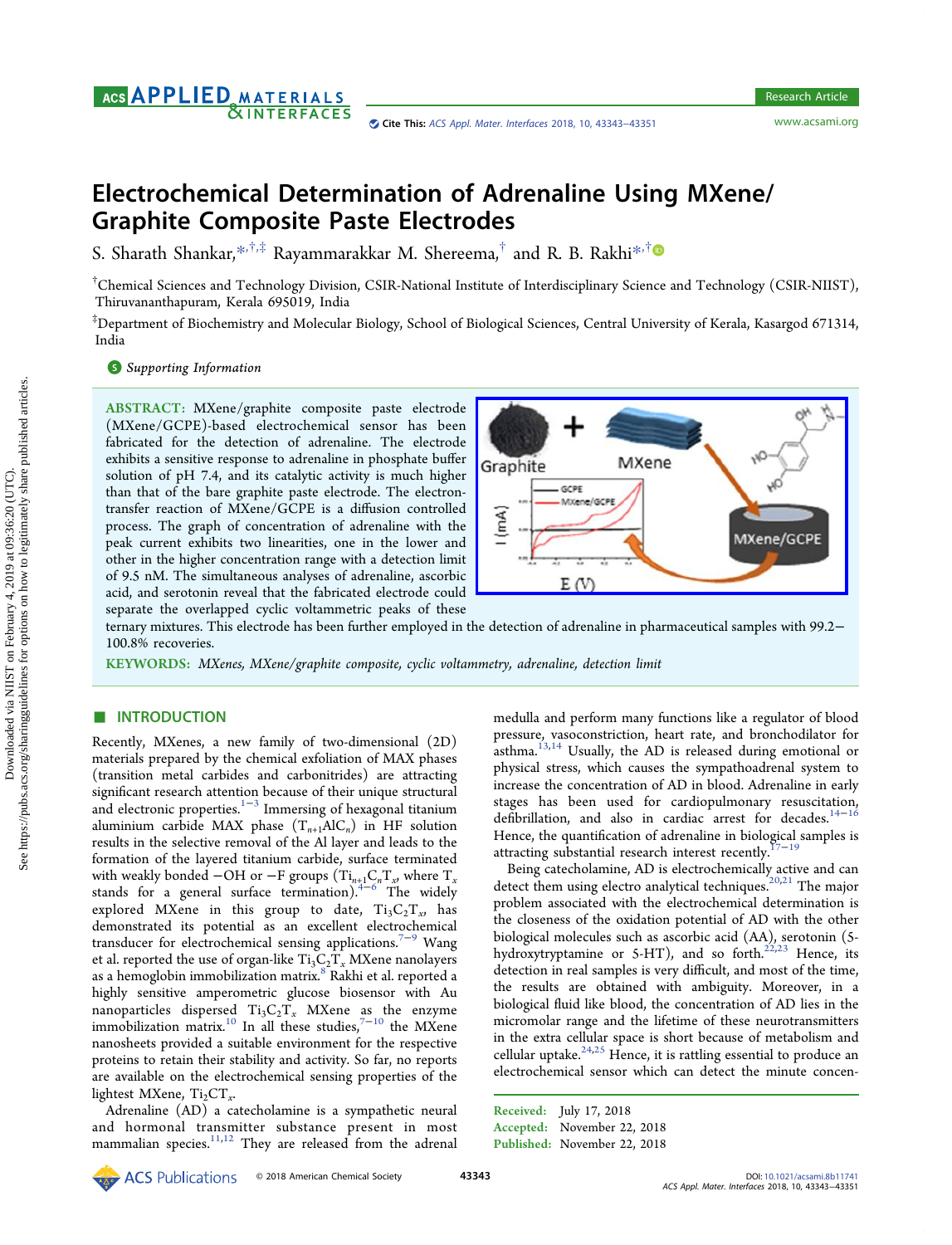trations of AD in various samples such as blood, urine, and so forth. Most of the AD sensors are based on carbon nanotubes  $(CNTs)$ , graphene, graphite, or nanocarbon electrodes.<sup>[23,25](#page-7-0)</sup> In the present work, for the first time, we report the fabrication and electrochemical performance studies of a highly sensitive AD sensor based on a novel MXene/graphite composite paste electrode (GCPE).

## **EXPERIMENTAL SECTION**

Reagents. Analytical grade chemicals were used for the work without any further purification. 100 mM perchloric acid was used for the preparation of AD hydrochloride and serotonin hydrochloride stock solutions. Double distilled water was used for the preparation of the AA stock solution. Phosphate buffer solution (PBS) of different pH was prepared by mixing sodium dihydrogen phosphate and disodium hydrogen phosphate as per the standard procedure. AD hydrochloride, AA, and serotonin hydrochloride were purchased from Sigma-Aldrich, Milwaukee, WI, USA. All the chemical solutions were prepared in double distilled water, and the experiments were performed at room temperature.

**Synthesis of Ti<sub>2</sub>CT<sub>x</sub>MXene.** 2D  $Ti_2CT_xM$ xenes were prepared by the selective removal of Al layer from the commercially available Ti2AlC (Maxthal 211) powder by the procedure reported in our earlier work.<sup>26</sup> The Maxthal powder was immersed in 10% HF for 10 h at room temperature. The resulting suspension was washed with deionized water several times and then filtered to get 2D  $Ti<sub>2</sub>CT<sub>x</sub>$ MXenes. The as-prepared MXenes were then annealed in the  $N_2$  atmosphere for 2 h at 500 K.

Preparation of MXene/GCPE. MXene/GCPE was prepared by grinding different ratios of MXene with 70% of graphite powder and 30% of silicon oil in an agate mortar for 30 min. Thus obtained homogeneous mixture was further packed into the cavity of a homemade electrode, and the electrode surface was smoothened with a weighing paper. Similarly, a bare GCPE was prepared by the same procedure without adding MXene.

Optimization of the Amount of MXene in the Electrode. To optimize the amount of MXene required for the preparation of MXene/GCPE with maximum sensitivity, MXene with weight ranging from 5 to 30 mg were added to the mixture of 0.24 g of graphite powder and 0.3 mL of silicone oil. The electrochemical performance of fabricated electrode prepared from each combination was studied by using ferri/ferrocyanide redox probe.<sup>[27](#page-7-0)</sup> It was observed that the electrochemical cathodic  $(I_{pc})$  and anodic peak current  $(I_{pa})$  were enhanced up to 15 mg. The current against the amount of MXene was plotted ([Figure S1\)](http://pubs.acs.org/doi/suppl/10.1021/acsami.8b11741/suppl_file/am8b11741_si_001.pdf), and from the plot, it was observed that the oxidation peak of the redox probe on modifier electrode was enhanced upto 15 mg of the MXene, anything beyond that quantity tends to decrease the sensitivity. Hence, the composite paste electrode with 15 mg of MXene was used for further analysis.

Characterization. The crystal structure samples were characterized from X-ray diffraction (XRD) patterns recorded on a Philips X'pert diffractometer (XRD, X'Pert Pro MPD) with Cu K $\alpha$  radiation  $(\lambda = 1.5406 \text{ Å})$ . The morphological analysis of the samples was carried out using a scanning electron microscope (SEM), (JEOL, model JSM 5600 LV, Tokyo, Japan). A high-resolution transmission electron microscope (FEI, Tecnai S TWIN microscope) with an accelerating voltage of 300 kV was used for the microstructural evaluation. The electrochemical measurements were conducted in a three-electrode configuration consisting of a working electrode (MXene/GCPE, 3 mm in diameter), Pt wire counter electrode, and saturated calomel electrode as the reference electrode, using an electrochemical workstation (VMP3-Bio-Logic electrochemical workstation).

## ■ RESULTS AND DISCUSSIONS

Figure 1a,b, respectively, shows the XRD patterns of the asreceived Maxthal 211 powder (Ti<sub>2</sub>AlC) and the N<sub>2</sub> annealed  $Ti_2CT_xMX$ ene  $(Ti_2CT_x-N_2)$ . The major peaks in the XRD



Figure 1. XRD patterns of (a) as-received Maxthal 211 powder  $(T_i, \text{AIC})$  and  $(b)$  N<sub>2</sub> annealed T<sub>i2</sub>CT<sub>x</sub>-MXenes  $(T_i, CT_i, -N_2)$ .

pattern of Maxthal sample can be readily indexed to the hexagonal Ti<sub>2</sub>AlC MAX phase (JCPDS card no. 00-029-0095). The pattern also contains two minor peaks corresponding to Ti3AlC (JCPDS card no. 52-0875) which is present in the sample as a secondary phase. The peaks get shifted to lower  $2\theta$ values, indicating the increase in interlayer spacing of MXenes after the removal of Al layer by HF-treatment. The broadening of peaks indicates the decrease in crystallinity and multilayer nature of MXenes.<sup>2,3,[26,28](#page-7-0)</sup> The local heat generation during the etching process leads to the presence of a small amount of anatase  $TiO<sub>2</sub>$  (JCPDS card no. 00-021-1272) in the Ti<sub>2</sub>CT<sub>x</sub>MXene sample.

A detailed comprehensive study on the structural and electrochemical properties of  $Ti<sub>2</sub>CT<sub>x</sub>MX$ ene annealed at different ambient conditions proved that annealing of HFtreated Ti<sub>2</sub>AlC MAX phase at different ambients helps in further tuning of the MXene structure to improve its physical properties.[26](#page-7-0) While annealing in air oxidizes the MXene samples and convert them into a composite of graphitic carbon nanoflakes and TiO<sub>2</sub> nanocrystals, annealing in Ar or  $N_2$ atmosphere helps in retaining the original structure and morphology of MXene. As compared to the sample annealed in Ar, MXene annealed in  $N_2$  has the lower concentration of fluoride ions, which helps in the improvement of the electrochemical properties of MXene samples.

Ease of preparation, wide potential range, low background current, ability to introduce various modifiers during paste preparation, easy removal of electrode surface layer, low Ohmic resistance, no need for pretreatment and low cost were the primary criteria for the election of the graphite powder for the preparation of MXene/GCPEs. Moreover, graphite powders have high porosity and can prepare a homogenous mixture with the MXene by the manual grinding procedure. During this process, the surface areas of both the graphite and MXene particles will get enhanced. The electrocatalytic properties of electrode prepared by this composite will be higher due to the enhancement in the electroactive surface area.

Morphology and microstructure of the graphite, MXene, and MXene/graphite composite were analyzed using SEM. [Figure](#page-2-0) [2](#page-2-0) shows the SEM images of (a) graphite powder, (b) MXene, and (c) MXene/graphite composite paste. The graphite powder contains micrometer-sized flakes with irregular shapes. SEM image of the  $N_2$ -annealed HF-treated MAX phase  $(Ti<sub>2</sub>CT<sub>x</sub>-N<sub>2</sub>MXene sample)$  [\(Figure 2b](#page-2-0)) reveals that the Al layer is removed from the Ti<sub>2</sub>AlC MAX phase upon the etching process, leading to the formation of stacked MXene sheets resembling the structure of exfoliated graphite.<sup>[29](#page-7-0)</sup> The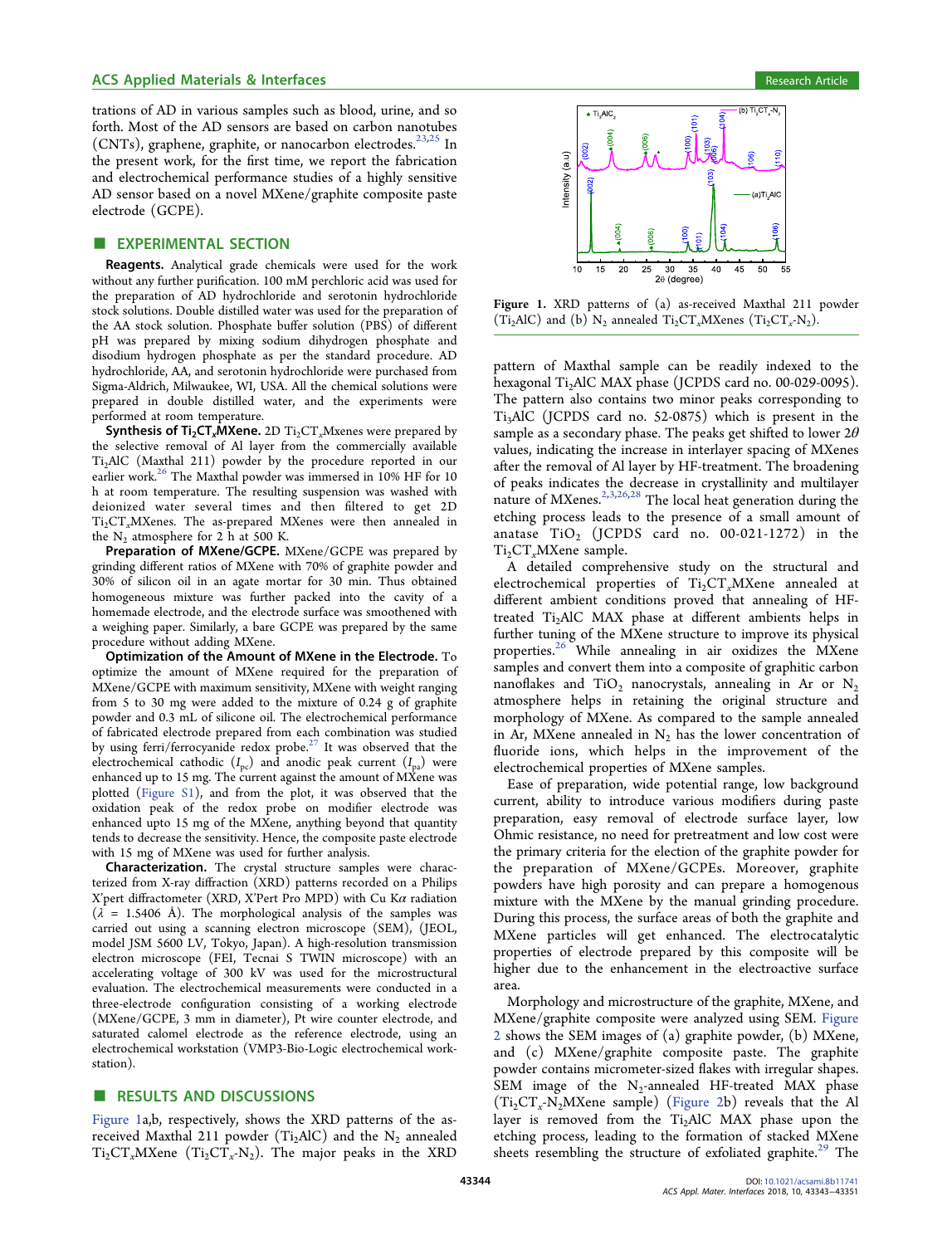<span id="page-2-0"></span>

Figure 2. SEM image of (a) graphite powder, (b)  $N_2$  annealed HFtreated MAX phase  $(Ti<sub>2</sub>CT<sub>x</sub>-N<sub>2</sub> MXene sample)$ , and  $(c,d) MXene/$ graphite composite paste.

average size of MXene flake is nearly 5  $\mu$ m. The presence of both graphite and MXene are identified from the SEM images of the composite shown in Figure 2c,d. The two components are well mixed in the composite paste.

The microstructure of the MXene sheet is analyzed using transmission electron microscopy (TEM) (Figure 3a). TEM



Figure 3. (a) TEM image of MXene sample annealed in  $N_2$ atmosphere  $(Ti_2CT_rN_2 MXene)$  and elemental mapping of (b) Ti, (c) C, and (d) O in the MXene sheets.

image shows thin and transparent MXene sheets having many nanometer-sized holes on the surface. A similar feature has been reported for functionalized graphene. $21$  The spatial distributions of the elements Ti, C, and O on the  $N_2$  annealed MXene samples are studied using energy-dispersive spectrometer elemental mapping, and the results are shown in Figure 3b−d respectively. The oxygen comes from the functional groups attached to the surface of MXene sheets.

High-resolution TEM image of MXene/graphite composite is shown in Figure 4a. TEM image indicates that the sample



Figure 4. (a) TEM image of the MXene/graphite composite and selected area electron diffraction patterns of (b) MXene nanosheets, (c) graphite nanoflakes and (d) MXene/graphite composite.

contains thin and transparent layers of both MXene sheets and graphite flakes, which can be easily differentiated from each other. The vigorous sonication of the composite during the TEM sample procedure separates the stacked layers of MXenes as well as graphite. The selected area diffraction (SAED) pattern corresponding to area containing MXene sheets alone in the composite is shown in Figure 4b. The SAED pattern confirms that the MXene sheets preserve the crystallinity and hexagonal symmetry of the as-received Ti<sub>2</sub>AlC MAX phase. The SAED pattern is indexed to the hexagonal  $Ti<sub>2</sub>AIC MAX$ phase crystal structure using circular Hough diffraction analysis.[30](#page-7-0) The pattern also contains one reflection peak from body-centered tetragonal anatase  $TiO<sub>2</sub>$ , produced by the local heat evolved during the preparation of the MXene. TEM results agree well with the results obtained from the powder XRD analyses. Figure 4c shows the SAED pattern corresponding to the area containing graphite flakes only. The pattern indicates that the flake structure is crystalline and it matches that of crystalline graphite. The diffraction from (002) plane is very weak, indicating the paucity of stacked graphite sheets.<sup>31</sup> Figure 4d shows the SAED pattern of the MXene/graphite composite corresponding Figure 4a. The pattern contains the diffraction rings from both the components (MXene and graphite).

Cyclic voltammetric (CV) experiments were performed for studying the catalytic capability of MXene/GCPE by using  $K_3Fe(CN)_6$  in the KCl electrolyte system. The cyclic voltammograms recorded with bare GCPE, and MXene/ GCPE in 1 mM  $K_3[Fe(CN)_6]$  with 0.1 M KCl supporting electrolyte was depicted in [Figure 5.](#page-3-0) On the bare GCPE, the anodic and cathodic peaks were observed at 223 and 165 mV, respectively. At the MXene/GCPE, a drastic enhancement in the peak current was observed with a small shift in peak potentials ( $E_{pa} = 251$ ,  $E_{pc} = 187$  mV). The potential difference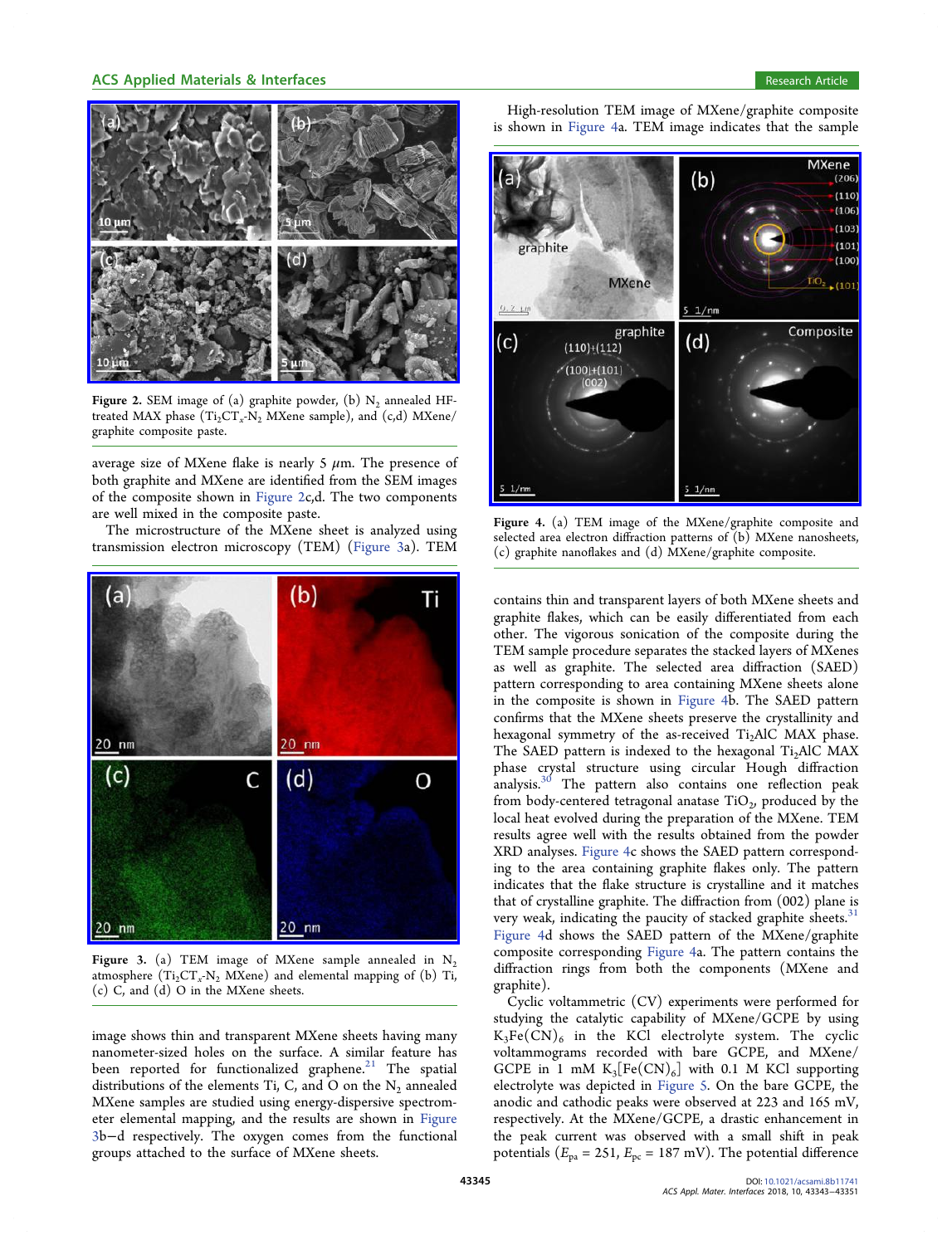<span id="page-3-0"></span>

Figure 5. CVs of GCPE, MXene/GCPE in 1 mM  $K_3Fe(CN)_6$  and 0.1 M KCl with a scan rate 50 mV  $s^{-1}$ .

of  $(\Delta E_n)$  58 mV at the bare GCPE and 64 mV at the MXene/ GCPE indicates that a reversible redox reaction is taking place at both the electrodes. The effective surface areas of bare and modified electrodes were calculated through the plot of CVs of redox probe with different scan rates [\(Figures S2a,b and](http://pubs.acs.org/doi/suppl/10.1021/acsami.8b11741/suppl_file/am8b11741_si_001.pdf) [S3a,b](http://pubs.acs.org/doi/suppl/10.1021/acsami.8b11741/suppl_file/am8b11741_si_001.pdf)), and it is found to be  $0.0015$  cm<sup>2</sup> for the bare and  $0.0129$  cm<sup>2</sup> for the modified electrode. The increase in peak currents on the modified electrode could be justified from the enhanced electrochemical surface area of the fabricated electrode.<sup>[32](#page-7-0)</sup>

The changes in the impedance upon electrode surface modification process is studied using electrochemical impedance spectroscopy (EIS) measurements conducted in 0.1 M  $[Fe(CN_6)^{3-4-}]$  electrolyte. [Figure S4](http://pubs.acs.org/doi/suppl/10.1021/acsami.8b11741/suppl_file/am8b11741_si_001.pdf) shows the EIS spectra or the Nyquist plots obtained for GCPE and MXene/GCPE electrodes. For both the electrodes, the individual Nyquist plot consists of two distinct regions. The semicircular arc at the high-frequency region represents the electron-transfer limited process, and the linear part at low-frequency region corresponds to the diffusion-limiting step of the electro-chemical process.<sup>[33,34](#page-7-0)</sup> The X-intercept of the Nyquist plot gives the solution resistance  $(R_s)$ .  $R_s$  for GCPE and MXene/ GCPE are measured as 2.3 and 1.3  $\Omega$ , respectively. The diameter of semicircle gives the value of the electron charge transfer resistance  $R_{\text{ct}}$ . The  $R_{\text{ct}}$  values for GCPE and MXene/ GCPE are 1000 and 300  $\Omega$ , respectively. The lower R<sub>ct</sub> value of the MXene/GCPE composite electrode indicates that the incorporation of the MXene nanosheets increases the electronic conductivity of the composite electrode and improves the electron-transfer process. The diffusion-controlled process (Warburg diffusion) occurring at the electrode/ electrolyte interface, in the low-frequency region is a mass transfer process, in which electrolyte ions diffuse into the electrode.<sup>[35](#page-7-0)</sup> The lower inclination of the line from the vertical in the low-frequency region for the MXene/GCPE as compared to bare GCPE indicates that the composite electrode surface offers lower resistance (Warburg impedance, W) of the ion permeability. The Randles equivalent circuit of the sensor electrode is shown as the inset of [Figure S4.](http://pubs.acs.org/doi/suppl/10.1021/acsami.8b11741/suppl_file/am8b11741_si_001.pdf) In addition to the resistances, the circuit consists of a double-layer capacitance  $C_{\text{DL}}$ , corresponding to the dielectric characteristics at the electrode/electrolyte interface.

The capability of the MXene/GCPE toward the electrochemical determination of AD was checked by using CV. The effect of scan rates on the electrocatalytic properties of the bare and modified electrodes toward the AD oxidation was investigated. Figures 6a and [S5a](http://pubs.acs.org/doi/suppl/10.1021/acsami.8b11741/suppl_file/am8b11741_si_001.pdf) show the CV curves of oxidation of AD with different scan rates  $(50-140 \text{ mV s}^{-1})$  at



Figure 6. (a) CVs of 1.0  $\mu$ M AD in 0.2 M PBS of pH 7.4 at MXene/ GCPE with various scan rates (from 50 to 140 mV s<sup>-1</sup>) (b) plots of  $E_{pa}$  vs log of scan rates (c) plots of  $I_{pa}$  vs square roots of scan rates.

the MXene/GCPE and bare GCPE, respectively. It was also observed that while increasing the scan rate, the AD oxidation peak current was getting increased with a shift in potential toward the positive side was experienced. This behavior suggests the kinetic limitation of the reaction between the active sites of AD and that of the modified electrode. Moreover, the increased current rate was observed with the increase in scan rate because during the higher scan rate, the electrode surface will get sufficient time for executing their catalytic activity toward the analyte. $36$  The peak potential versus log scan rate was also plotted (Figures 6b and [S5b\)](http://pubs.acs.org/doi/suppl/10.1021/acsami.8b11741/suppl_file/am8b11741_si_001.pdf), and the slope was calculated as 0.51 and 0.48, respectively. From this graph, the electron-transfer coefficient  $(\alpha)$  for both modified and bare electrodes was calculated as 0.43 and 0.06, respectively.<sup>[32](#page-7-0)</sup> The plot of the square root of scan rates with peak current (Figures 6c and [S5c\)](http://pubs.acs.org/doi/suppl/10.1021/acsami.8b11741/suppl_file/am8b11741_si_001.pdf) shows a linear relationship with a correlation coefficient of 0.999 at MXene/ GCPE and 0.998 at GCPE. Using this graph, the diffusion coefficient of the MXene/GCPE was calculated as 0.379 cm2  $s^{-1}$ , whereas it is calculated as 0.119 cm<sup>2</sup> s<sup>-1</sup> for the bare GCPE.[36,37](#page-7-0) The results indicate that the electrochemical reaction was controlled by diffusion process on the fabricated electrode. $38$ 

[Figure 7a](#page-4-0) shows the comparison of CVs of the bare and the modified electrodes in 0.1  $\mu$ M AD in 0.2 M PBS of pH 7.4. Both the electrodes were scanned from a potential of −0.4 to 0.5 V at a scan rate of 50 mV  $s^{-1}$ . The poor sensitivity exhibited by the bare GCPE toward redox reaction of AD was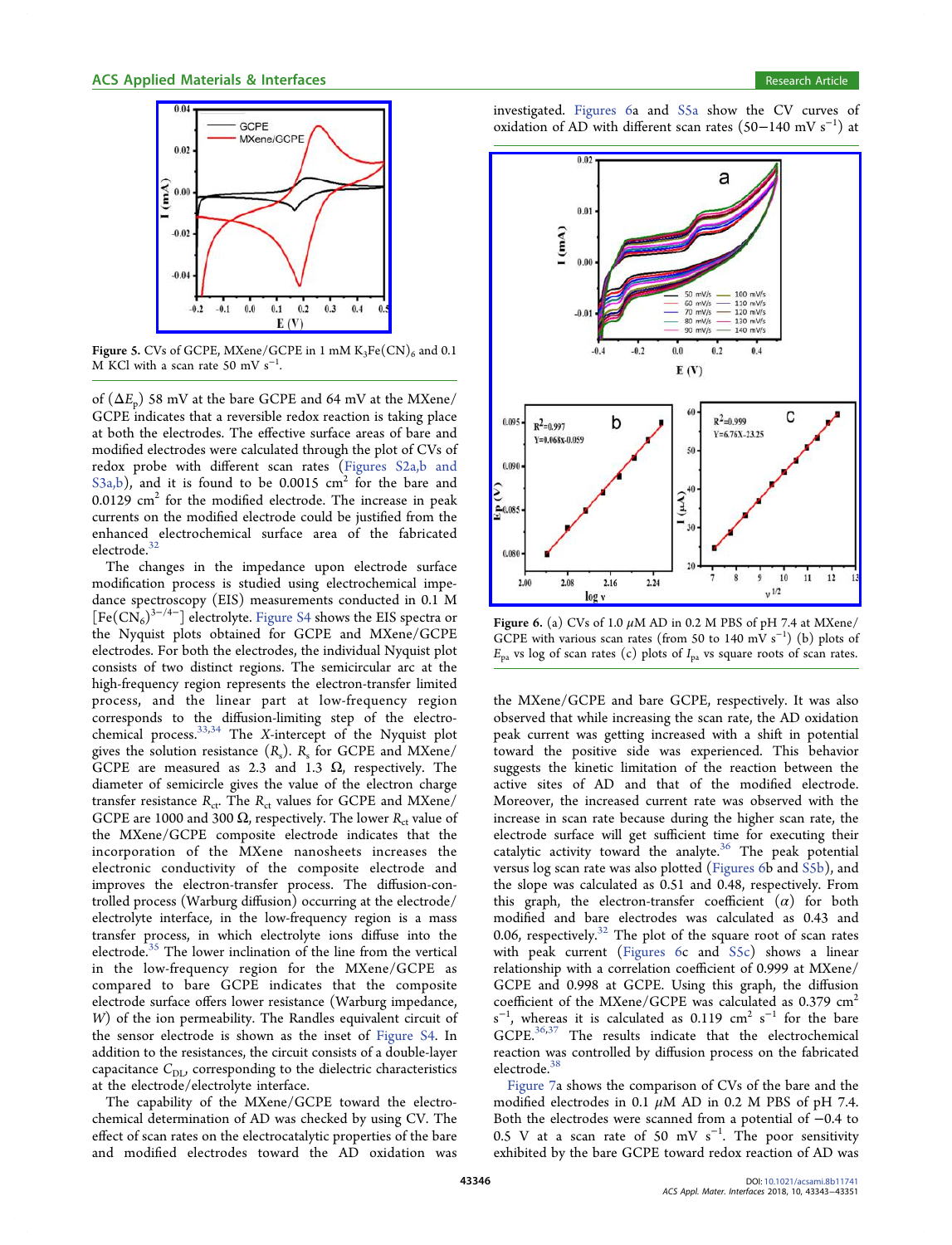<span id="page-4-0"></span>

Figure 7. (a) CVs of 1.0  $\mu$ M AD in 0.2 M PBS of pH 7.4 at GCPE (curve a) and at MXene/GCPE with a scan rate of 50 mV s<sup>-1</sup>. (b) Chronoamperometric responses for the increasing concentrations of AD with a time interval of 30 s in 0.1 M PBS at 1.2 V. (c) Plot of concentration of AD vs current. (d) Graph of anodic peak potential vs pH. (Inset) CVs obtained for 1.0  $\mu$ M AD with the MXene/GCPE in 0.2 M PBS with pH values, (a) 5.4 (b) 6.4 (c) 7.4 (d) 8.4, (e) 9.4, at scan rate of 50 mV  $s^{-1}$ .

improved considerably upon modification. On the developed electrode, both the oxidation and reduction peak currents of AD enhanced up to 100 folds. The enhancement in the electrocatalytic current is attributed to the high conductivity offered by the MXene. The enhanced catalytic activity may be due to the porous interfacial layers of the MXene present on the modified electrode, which increases the conductive area of the electrode because of its high specific surface area. Higher sensitivity and selectivity of the fabricated electrode were attributed to the fact that the AD molecule could interact through the conductive porous channels onto the electrode more easily.[39](#page-7-0) As a result of this interaction, positively charged AD (7.4 pH) undergoes oxidation at a relatively low potential and form adrenoquinone. The corresponding current was measured with an accuracy of  $\pm 0.01$   $\mu$ A. The concentration studies with a modified electrode revealed that both the oxidation and reduction peak currents were increased with the increase in the concentration of AD. Chronoamperogram of the AD with various concentrations in PBS (pH 7.4) with a 30 s time interval at a potential of 1.2 V is shown in Figure 7b. The current obtained from chronoamperometry was plotted against the concentration of AD (Figure 7c), and the resultant plot exhibits two linearities, one in the lower concentration range (0.02−10  $\mu$ m) and other in the higher concentration range (10−100  $\mu$ m).<sup>40</sup> From this plot, the lower detection limit of the modified electrode toward AD is calculated as 9.5 nM. The effect of pH on the voltammetric determination of AD with modified electrode was examined over various pH range ranging from 5.4 to 9.4. From Figure 7d (inset), it is found that the oxidation peak current and peak nature largely depend on the pH of the solution. The plot of  $E_p$  versus pH (Figure 7d) reveals that, as pH of solutions changes from lower

to higher pH values, a shift in peak potentials toward the negative side was experienced. The slope of the plot is calculated as  $-57$  mV/pH, suggesting the participation of the same number of electrons and protons in the redox reactions of  $AD<sup>41</sup>$  $AD<sup>41</sup>$  $AD<sup>41</sup>$  It is also observed that the peak current increases with increasing pH from 5.4 to 7.4 and a maximum current response is obtained for 7.4 pH, and further increase in pH aids to decrease the peak current. Therefore, PBS with 7.4 pH is chosen as the optimum pH for further evaluation.

Figure 8a shows the electrochemical behavior of 5-HT at bare and modified electrodes in PBS. On bare GCPE, the



Figure 8. (a) CVs obtained for the oxidation of 10  $\mu$ M AA in 0.2 M PBS of pH 7.4 at GCPE and MXene/GCPE with a scan rate of 50 mV  $s^{-1}$ . (b) CVs obtained for the oxidation of 10  $\mu$ M 5-HT in 0.2 M PBS of pH 7.4 at GCPE (−) and MXene/GCPE (−) with a scan rate of 50  $mV s^{-1}$ .

oxidation peak of 10.0  $\mu$ M 5-HT in PBS of pH 7.4 is obtained at about 0.193 V. Because of a slow electron-transfer kinetics, the generated peak on GCPE appears broad. $42$  On the other hand, the oxidation peak of 5-HT on the modified electrode also appears at the same potential (0.197 V). However, the peak becomes sharp, and the peak current enhances considerably. [Figure 5b](#page-3-0) shows the CVs of oxidation of 10.0  $\mu$ M AA at the bare and modified electrodes in PBS (7.4 pH) solution with a scan rate of 50 mV s<sup>-1</sup>. AA exhibits an oxidation peak at 0.094 V with an irreversible electrochemical behavior at the bare GCPE. As compared to the bare GCPE, the peak current of AA was higher on the fabricated electrode. Moreover, the oxidation potential of AA was also shifted to a slightly negative side on GCPE. From all these discussions, it can be concluded that the modified electrode accelerates the electron-transfer process of both AA and 5-HT oxidation.<sup>43</sup>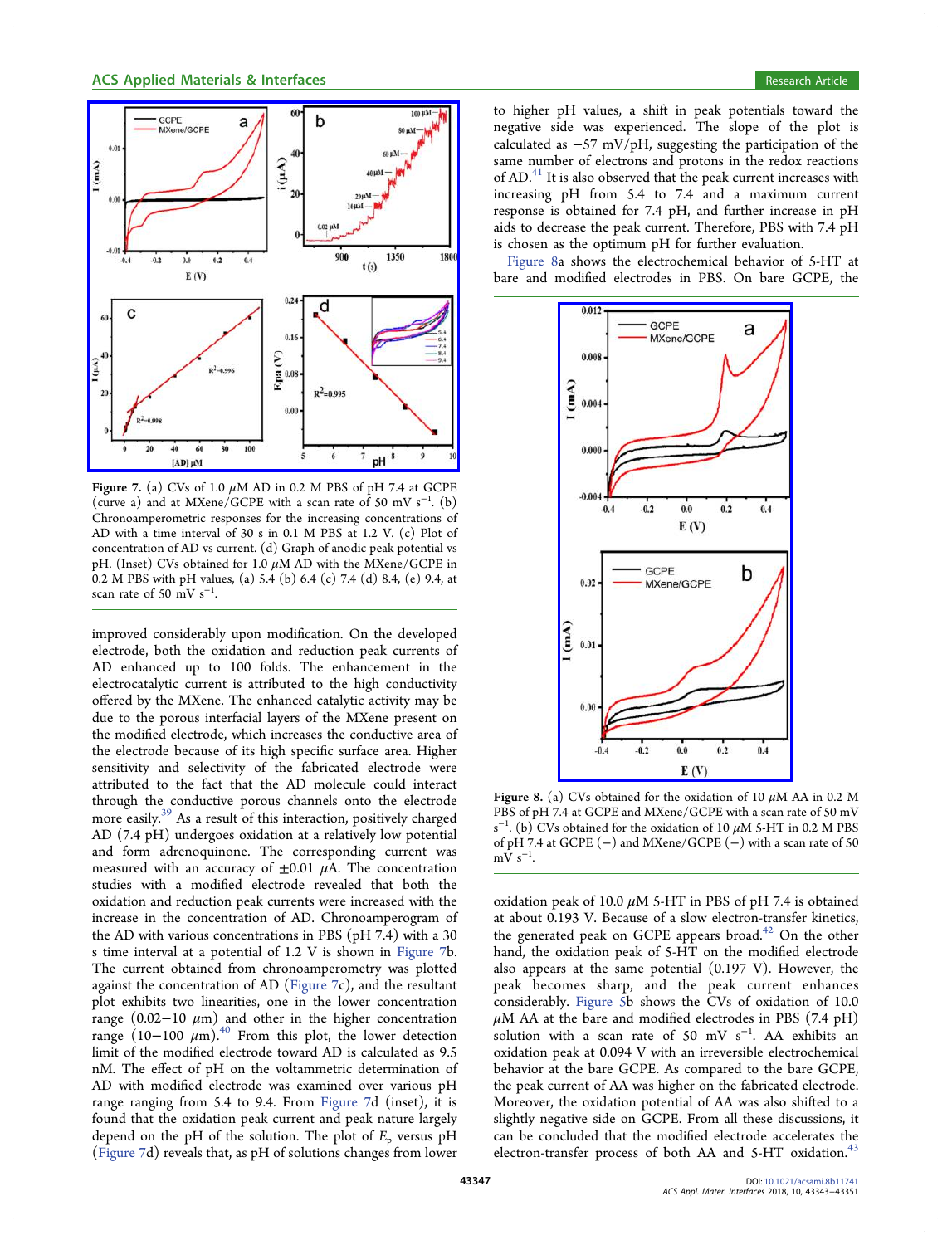<span id="page-5-0"></span>The scan rate effects on the electrochemical oxidation of individual AA and 5-HT in PBS on bare and MXene-modified electrodes were plotted and studied ([Figures S6\(a](http://pubs.acs.org/doi/suppl/10.1021/acsami.8b11741/suppl_file/am8b11741_si_001.pdf)−c)−S9(a− [c\)\)](http://pubs.acs.org/doi/suppl/10.1021/acsami.8b11741/suppl_file/am8b11741_si_001.pdf). The studies reveal that the peak current due to the oxidation of AA and 5-HT are proportional to scan rates. Further analysis of the plot of the square root of the scan rate with peak current suggests that the electrode reaction was controlled by a diffusion process. Dependence of pH toward the oxidation of AA and 5-HT were also analyzed with the modified electrode ([Figures S10a,b and S11a,b](http://pubs.acs.org/doi/suppl/10.1021/acsami.8b11741/suppl_file/am8b11741_si_001.pdf)). In both cases, a maximum current response was obtained for PBS of 7.4 pH.

CVs of the ternary mixture consisting of 10  $\mu$ M AA, 1  $\mu$ M AD, and 10 μM 5-HT at the GCPE and MXene-modified electrode were recorded in the PBS of pH 7.4 (Figure 9a).



Figure 9. (a) CVs obtained at GCPE (a) and MXene/GCPE (b) in 0.2 M PBS of pH 7.4 containing a mixture of 0.1  $\mu$ M AD and 10  $\mu$ M AA and 10  $\mu$ M 5-HT at a scan rate 50 mV s<sup>-1</sup>. (b) DPV of MXene/ GCPE in 0.2 M PBS of pH 7.4 containing 0.1  $\mu$ M AD and 10  $\mu$ M AA and 10  $\mu$ M 5-HT at a scan rate 50 mV s<sup>-1</sup>. (c) DPVs of different concentration of AD (0.1–2  $\mu$ M) in presence of constant AA (10  $\mu$ M) and 5-HT (10  $\mu$ M) at scan rate of 20 mV s<sup>-1</sup>.

Because of high electrocatalytic properties and large electroactive surface area of MXene-modified electrode, three distinct anodic peaks at −0.12, 0.02, and 0.18 V corresponding to AA,

AD, and 5-HT were observed. The peak-to-peak separations were 0.1, 0.16, and 0.19 V for AA/AD, AD/5-HT, and AA/5- HT, respectively. At the GCPE a broad oxidation peak was observed at 0.1 V, and the bare electrode could separate the individual peaks from AA, AD, and 5-HT.<sup>44</sup> These results confirmed that MXene/GCPE exhibits selective electrocatalytic behavior for simultaneous electro analysis of AA, AD, and 5-HT.

Differential pulse voltammetry was also performed to confirm the ability for simultaneous detection of the modified electrode for 10  $\mu$ M AA, 1.0  $\mu$ M AD, and 10  $\mu$ M 5-HT. The DPV curves (Figure 9b) show that the MXene-modified electrode can clearly distinguish these three substances separately. All peaks are separated by at least 0.08 V. The voltammetric peaks of AA, AD, and 5-HT appear at 0.01, 0.11, and 0.19 V, respectively. The anodic peak separations for AA/ AD, AD/5-HT, and AA/5-HT are 0.1, 0.08, and 0.18 V, respectively. These separations between the voltammetric peaks are clear enough to distinguish these three substances. DPVs of different concentrations of AD (0.1–2  $\mu$ M) in the presence of a constant amount of AA  $(10 \mu M)$  and 5-HT  $(10 \mu M)$  $\mu$ M) were measured and plotted at a scan rate of 20 mV s<sup>-1</sup> (Figure 9c). The increase in the concentration of AD from 0.1 to 2  $\mu$ M leads to the increase in peak current corresponding to AD. The peak currents and peak potentials of AA and 5-HT remain unaltered during the increase in the concentration of AD.

Interference studies of AA were carried out by changing the concentration from 2 to 200 mM with 1  $\mu$ M AD and 10 mM 5-HT in PBS (pH 7.4). Similarly, the interference of 5-HT in the range of 1−200 mM in 10 mM AA and 1 μM AD were also analyzed. In both the cases, the current corresponding to AA and 5-HT increased proportionally to a correlation coefficient of 0.999 and 0.998, respectively. Therefore, there is no hindrance in the determination of the 5-HT or AA in a coexisting state. These results strongly suggest that MXene/ GCPE electrode is capable of determining AD, AA, and 5-HT from their ternary mixture separately.

Ten repetitive measurements for the sensing of AD and 5- HT were carried out using the fabricated MXene/GCPE to check the reproducibility, and it was observed that the AD and 5-HT oxidation peak currents remain unaltered. In both the cases, 99% of original current response was retained. Further, the MXene/GCPE was monitored for long-term stability by measuring the CV in 10 days' intervals, for 30 days. The sensor was washed, dried, and stored at room temperature after every experiment. After 30 days, it was noted that the fabricated electrode retained 98% of its initial current response to AD and 5-HT. Comparison of the fabricated MXene/GCPE with reported modified electrodes and methods is presented in

Table 1. Comparison of MXene/GCPE with Reported Modified Electrodes and Methods towards the Detection of AD

|                                                                                      | detection limit |                                      |            |            |
|--------------------------------------------------------------------------------------|-----------------|--------------------------------------|------------|------------|
| electrode                                                                            | $(\mu M)$       | linear range                         | method     | references |
| zeolite-modified carbon paste electrode doped with iron(III) $(Fe^{3+Y}/ZMCPE)$      | 0.44            | $0.9 - 216 \mu M$                    | <b>DPV</b> | 46         |
| mesoporous SiO <sub>2</sub> -modified carbon paste electrode                         | 0.6             | $0.1 - 60 \mu M$                     | <b>CV</b>  | 47         |
| ferrocene-modified CNT paste electrode                                               | 0.2             | $0.5 - 200 \mu M$                    | <b>DPV</b> | 48         |
| multiwalled CNT-modified carbon paste electrode                                      | 0.029           | $0.03 - 500 \mu M$                   | <b>DPV</b> | 49         |
| NiO/CNTs nanocomposite-modified carbon paste electrode (CPE/NiO/CNTs)                | 0.01            | $0.08 - 900 \mu M$                   | <b>SWV</b> | 50         |
| niacin film-coated carbon paste electrode (niacin/CPE)                               | 0.011           | $20.6 - 174.4$ $\mu$ M               | <b>CV</b>  | 51         |
| hydroquinone derivative and graphene oxide nanosheet-modified carbon paste electrode | 0.65            | $1.5 - 600 \mu M$                    | <b>DPV</b> | 52         |
| MXene/GCPE                                                                           | 0.009           | $0.02 - 10 \mu m$ , $10 - 100 \mu m$ | CA         | this work  |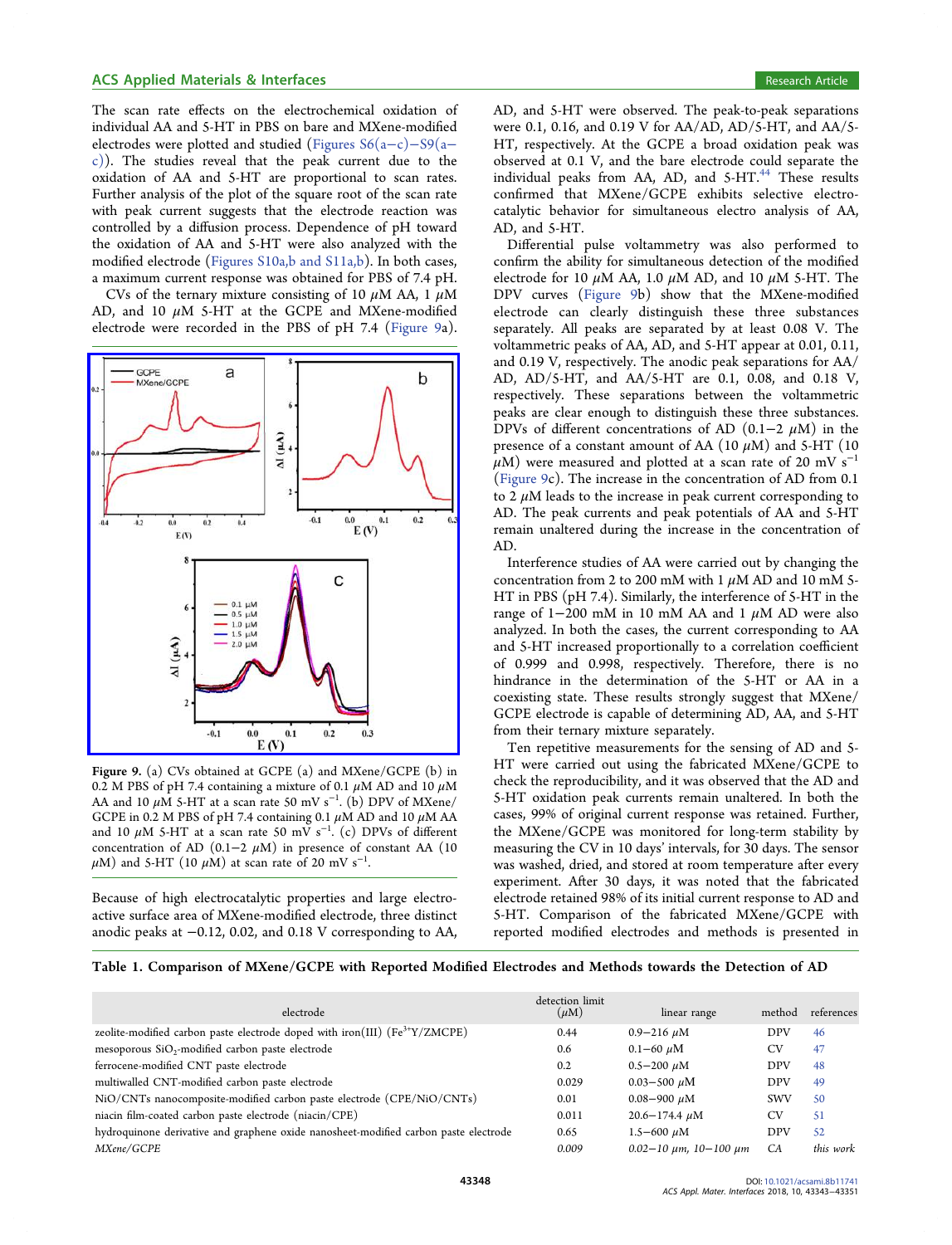<span id="page-6-0"></span>[Table 1](#page-5-0). To the best of our knowledge, among the carbonbased electrodes, detection limit of 9.5 nM achieved by using the MXene/GCPEs is the best toward the AD detection.<sup>45</sup>

The developed MXene/GCPE sensor was evaluated for its applicability in the determination of AD in AD injection samples along with its recovery measurements. AD samples with different concentrations were prepared by dilution of AD tartrate ampoule contents (5 mL of 1 mg/mL AD tartrate injection from Hindustan Pharmaceuticals India Ltd) with PBS (pH 7.4). Then, each sample was tested in an electrochemical cell for the determination of its AD content followed by analysis using the fabricated sensor (Table 2). The calculation

## Table 2. Detection of AD from AD Bitartrate Injection Using MXene/GCPE

| samples      | added<br>$(\mu \text{g} \text{ mL}^{-1})$ | found<br>$(\mu$ g mL <sup>-1</sup> ) | <b>RSD</b><br>$(\% )$ | recovery rate<br>(% ) |
|--------------|-------------------------------------------|--------------------------------------|-----------------------|-----------------------|
|              |                                           | $2.06 \pm 0.05$                      | 0.07                  | 101.5                 |
| $\mathbf{2}$ | 3                                         | $2.98 \pm 0.03$                      | 0.04                  | 99.3                  |
| 3            |                                           | $4.17 \pm 0.03$                      | 0.34                  | 104.2                 |
|              |                                           |                                      |                       |                       |

of real sample concentration with S/N of 3 was done by standard addition method. The results indicate that the employed method is very efficient for the determination of AD.

# ■ CONCLUSIONS

2D  $Ti_2CT_xMX$ ene was prepared by the selective etching of Ti2AlC MAX phase for the fabrication of MXene/GCPE. The electrochemical characterization of the MXene/GCPE electrode was carried out with the ferri/ferrocyanide system in KCl. Studies revealed that the electron-transfer rate was improved in the presence of MXenes. The MXene/GCPE sensor exhibited a high sensitivity towards AD with a low detection limit of 9.5 nM. Simultaneous and individual analysis of AD, serotonin and AA was successfully achieved with the sensor with a considerable peak-to-peak separation. Furthermore, the fabricated MXene/GCPE electrode was successfully employed for the analysis of adrenalin in samples, suggesting the potential of the electrode sensor for practical applications.

# ■ ASSOCIATED CONTENT

## **6** Supporting Information

The Supporting Information is available free of charge on the [ACS Publications website](http://pubs.acs.org) at DOI: [10.1021/acsami.8b11741.](http://pubs.acs.org/doi/abs/10.1021/acsami.8b11741)

Plot of current versus concentration of MXene (from 5 to 30 mg) in 1 mM  $K_3Fe(CN)_6$  and 0.1 M KCl with a scan rate 50 mV s<sup>−</sup><sup>1</sup> , CVs of MXene/GCPE and bare in 1 mM K<sub>3</sub>Fe(CN)<sub>6</sub> and 0.1 M KCl, CVs of 1.0  $\mu$ M NE in 0.2 M PBS of pH 7.4 at MXene/GCPE and bare GCPE with various scan rates, CVs of 1.0  $\mu$ M AA in 0.2 M PBS of pH 7.4 at MXene/GCPE and bare GCPE with various scan rates, CVs of 1.0  $\mu$ M 5-HT in 0.2 M PBS of pH 7.4 at MXene/GCPE and bare GCPE with various scan rates, CVs obtained for 1.0  $\mu$ M 5-HT with the MXene/ GCPE in 0.2 M PBS with pH values, CVs obtained for 1.0  $\mu$ M AA with the MXene/GCPE in 0.2 M PBS with pH values ([PDF\)](http://pubs.acs.org/doi/suppl/10.1021/acsami.8b11741/suppl_file/am8b11741_si_001.pdf)

# ■ AUTHOR INFORMATION

Corresponding Authors

\*E-mail: [sharathshankar82@gmail.com](mailto:sharathshankar82@gmail.com) (S.S.S.).

\*E-mail: [rakhiraghavanbaby@niist.res.in](mailto:rakhiraghavanbaby@niist.res.in) (R.B.R.). ORCID<sup>®</sup>

# R. B. Rakhi: [0000-0002-0207-8595](http://orcid.org/0000-0002-0207-8595)

## Notes

The authors declare no competing financial interest.

## ■ ACKNOWLEDGMENTS

S.S.S. acknowledges the support from KSCSTE, Govt. of Kerala. R.B.R. acknowledges the support of Ramanujan Fellowship, Department of Science and Technology (DST), Govt. of India and CSIR-NIIST Thiruvananthapuram, India.

### ■ REFERENCES

(1) Lei, J.-C.; Zhang, X.; Zhou, Z. Recent Advances in MXene: Preparation, Properties, and Applications. [Front. Phys.](http://pubs.acs.org/action/showLinks?crossref=10.1007%2Fs11467-015-0493-x&citationId=p_n_2_1) 2015, 10, 276− 286.

(2) Naguib, M.; Mochalin, V. N.; Barsoum, M. W.; Gogotsi, Y. 25th Anniversary Article: MXenes: A New Family of Two-Dimensional Materials. [Adv. Mater.](http://pubs.acs.org/action/showLinks?pmid=24357390&crossref=10.1002%2Fadma.201304138&coi=1%3ACAS%3A528%3ADC%252BC3sXhvFOit7zM&citationId=p_n_3_1) 2014, 26, 992−1005.

(3) Naguib, M.; Mashtalir, O.; Carle, J.; Presser, V.; Lu, J.; Hultman, L.; Gogotsi, Y.; Barsoum, M. W. Two-Dimensional Transition Metal Carbides. [ACS Nano](http://pubs.acs.org/action/showLinks?system=10.1021%2Fnn204153h&coi=1%3ACAS%3A528%3ADC%252BC38Xht1OitbY%253D&citationId=p_n_6_1) 2012, 6, 1322−1331.

(4) Ling, Z.; Ren, C. E.; Zhao, M.-Q.; Yang, J.; Giammarco, J. M.; Qiu, J.; Barsoum, M. W.; Gogotsi, Y. Flexible and Conductive MXene Films and Nanocomposites with High Capacitance. [Proc. Natl. Acad.](http://pubs.acs.org/action/showLinks?pmid=25389310&crossref=10.1073%2Fpnas.1414215111&coi=1%3ACAS%3A528%3ADC%252BC2cXhvFShtb3K&citationId=p_n_9_1) [Sci. U.S.A.](http://pubs.acs.org/action/showLinks?pmid=25389310&crossref=10.1073%2Fpnas.1414215111&coi=1%3ACAS%3A528%3ADC%252BC2cXhvFShtb3K&citationId=p_n_9_1) 2014, 111, 16676.

(5) Lukatskaya, M. R.; Mashtalir, O.; Ren, C. E.; Dall'Agnese, Y.; Rozier, P.; Taberna, P. L.; Naguib, M.; Simon, P.; Barsoum, M. W.; Gogotsi, Y. Cation Intercalation and High Volumetric Capacitance of Two-Dimensional Titanium Carbide. [Science](http://pubs.acs.org/action/showLinks?pmid=24072919&crossref=10.1126%2Fscience.1241488&coi=1%3ACAS%3A528%3ADC%252BC3sXhsFSmsLjO&citationId=p_n_10_1) 2013, 341, 1502.

(6) Naguib, M.; Come, J.; Dyatkin, B.; Presser, V.; Taberna, P.-L.; Simon, P.; Barsoum, M. W.; Gogotsi, Y. MXene: a Promising Transition Metal Carbide Anode for Lithium-Ion Batteries. [Electro](http://pubs.acs.org/action/showLinks?crossref=10.1016%2Fj.elecom.2012.01.002&coi=1%3ACAS%3A528%3ADC%252BC38XitFOhuro%253D&citationId=p_n_11_1)[chem. Commun](http://pubs.acs.org/action/showLinks?crossref=10.1016%2Fj.elecom.2012.01.002&coi=1%3ACAS%3A528%3ADC%252BC38XitFOhuro%253D&citationId=p_n_11_1). 2012, 16, 61−64.

(7) Liu, H.; Duan, C.; Yang, C.; Shen, W.; Wang, F.; Zhu, Z. A Novel Nitrite Biosensor Based on the Direct Electrochemistry of Hemoglobin Immobilized on MXene-Ti3C2. [Sens. Actuators, B](http://pubs.acs.org/action/showLinks?crossref=10.1016%2Fj.snb.2015.04.090&coi=1%3ACAS%3A528%3ADC%252BC2MXotlWlsbs%253D&citationId=p_n_14_1) 2015, 218, 60−66.

(8) Wang, F.; Yang, C.; Duan, C.; Xiao, D.; Tang, Y.; Zhu, J. An Organ-Like Titanium Carbide Material (MXene) with Multilayer Structure Encapsulating Hemoglobin for a Mediator-Free Biosensor. [J. Electrochem. Soc.](http://pubs.acs.org/action/showLinks?crossref=10.1149%2F2.0371501jes&coi=1%3ACAS%3A528%3ADC%252BC2cXitVCrsrvM&citationId=p_n_17_1) 2015, 162, B16−B21.

(9) Wang, F.; Yang, C.; Duan, M.; Tang, Y.; Zhu, J. TiO 2 nanoparticle modified organ-like Ti 3 C 2 MXene nanocomposite encapsulating hemoglobin for a mediator-free biosensor with excellent performances. [Biosens. Bioelectron.](http://pubs.acs.org/action/showLinks?pmid=26264270&crossref=10.1016%2Fj.bios.2015.08.004&coi=1%3ACAS%3A528%3ADC%252BC2MXhtlajur7O&citationId=p_n_18_1) 2015, 74, 1022−1028.

(10) Rakhi, R. B.; Nayak, P.; Xia, C.; Alshareef, H. N. Novel Amperometric Glucose Biosensor Based on MXene Nanocomposite. [Sci. Rep](http://pubs.acs.org/action/showLinks?pmid=27830757&crossref=10.1038%2Fsrep36422&coi=1%3ACAS%3A528%3ADC%252BC28XhvVGjtLrJ&citationId=p_n_21_1). 2016, 6, 36422. [https://www.nature.com/articles/](https://www.nature.com/articles/srep36422#supplementary-information) srep36422#[supplementary-information](https://www.nature.com/articles/srep36422#supplementary-information)

(11) Ren, W.; Luo, H.; Li, N. Electrochemical Behavior of Epinephrine at a Glassy Carbon Electrode Modified by Electrodeposited Films of Caffeic Acid. [Sensors](http://pubs.acs.org/action/showLinks?crossref=10.3390%2Fs6020080&citationId=p_n_22_1) 2006, 6, 80.

(12) Izaoumen, N.; Bouchta, D.; Zejli, H.; El Kaoutit, M.; Temsamani, K. R. The Electrochemical Behavior of Neurotransmitters at a Poly (Pyrrole- β-Cyclodextrin) Modified Glassy Carbon Electrode. [Anal. Lett](http://pubs.acs.org/action/showLinks?crossref=10.1080%2F00032710500230855&coi=1%3ACAS%3A528%3ADC%252BD2MXhtFChs7rP&citationId=p_n_23_1). 2005, 38, 1869−1885.

(13) Al-Ameri, S. A. H. Spectrophotometric Determination of Adrenaline in Pharmaceutical Preparations. Arabian I. Chem. 2016, 9, S1000−S1004.

(14) Verberne, A. J. M.; Korim, W. S.; Sabetghadam, A.; Llewellyn-Smith, I. J. Adrenaline: Insights into its Metabolic Roles in Hypoglycaemia and Diabetes. [Br. J. Pharmacol](http://pubs.acs.org/action/showLinks?pmid=26896587&crossref=10.1111%2Fbph.13458&coi=1%3ACAS%3A528%3ADC%252BC28XjvVGktLw%253D&citationId=p_n_27_1). 2016, 173, 1425− 1437.

(15) Carter, J. R.; Goldstein, D. S. Sympathoneural and Adrenomedullary Responses to Mental Stress. [Compr. Physiol.](http://pubs.acs.org/action/showLinks?pmid=25589266&coi=1%3ACAS%3A280%3ADC%252BC2Mvms1SgtA%253D%253D&citationId=p_n_28_1) 2015, 5, 119−146.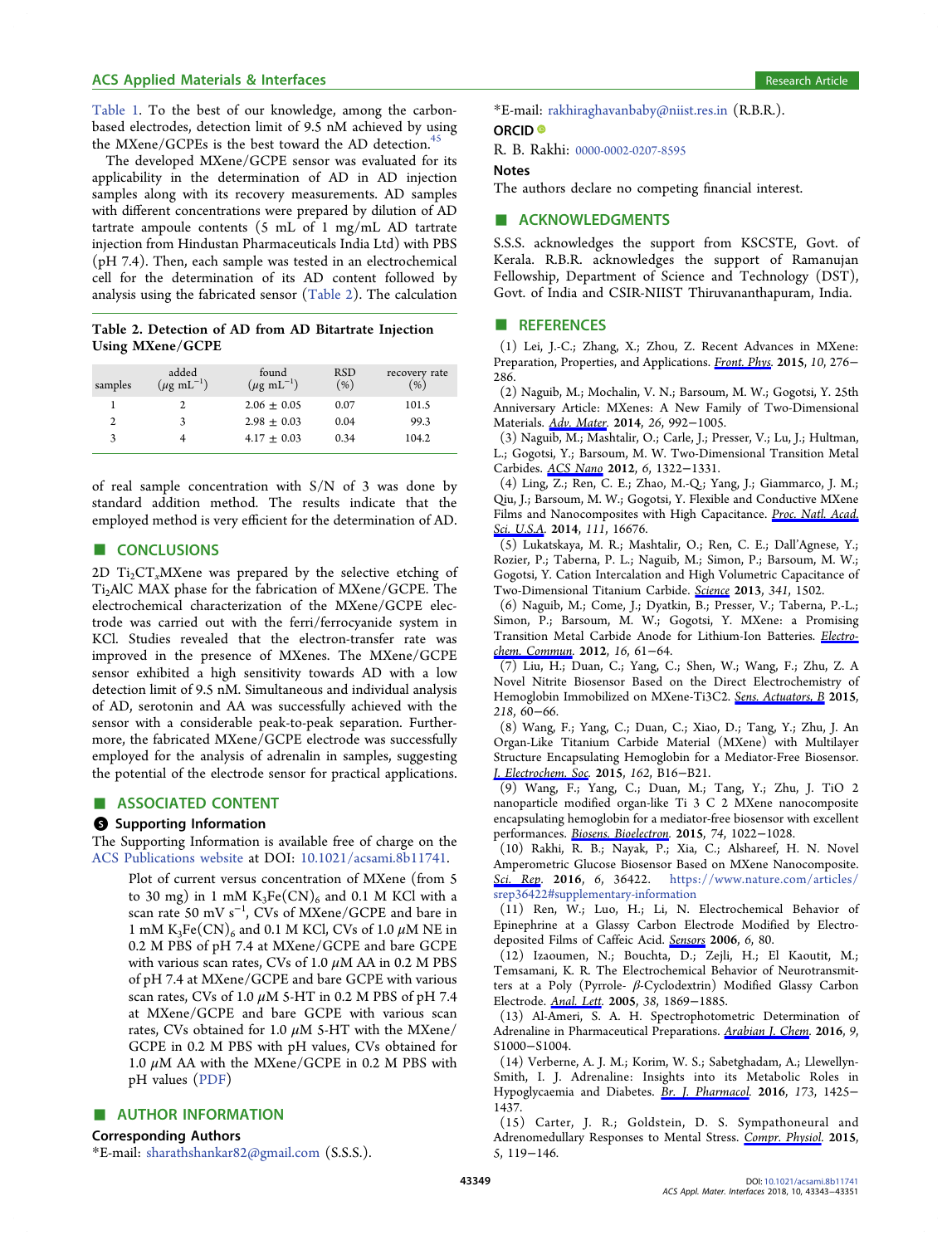## <span id="page-7-0"></span>ACS Applied Materials & Interfaces **Research Article** 8 and 2011 and 2012 and 2012 and 2013 and 2013 and 2013 and 2013

(16) Rosochacki, S. J.; Piekarzewska, A. B.; Połoszynowicz, J.; Sakowski, T. The Influence of Restraint Immobilization Stress on the Concentration qf Bioamines and Cortisol in Plasma of Pietrain and Duroc Pigs. [J. Vet. Med., A](http://pubs.acs.org/action/showLinks?pmid=10887754&crossref=10.1046%2Fj.1439-0442.2000.00284.x&coi=1%3ACAS%3A528%3ADC%252BD3cXktlWrs78%253D&citationId=p_n_31_1) 2000, 47, 231−242.

(17) Queiroz, D.; Dadamos, T.; Machado, S.; Martines, M. Electrochemical Determination of Norepinephrine by Means of Modified Glassy Carbon Electrodes with Carbon Nanotubes and Magnetic Nanoparticles of Cobalt Ferrite. [Sensors](http://pubs.acs.org/action/showLinks?crossref=10.3390%2Fs18041223&coi=1%3ACAS%3A528%3ADC%252BC1cXisVWnsrrJ&citationId=p_n_34_1) 2018, 18, 1223.

(18) Tavakkoli, N.; Soltani, N.; Shahdost-fard, F.; Ramezani, M.; Salavati, H.; Jalali, M. R. Simultaneous Voltammetric Sensing of Acetaminophen, Epinephrine and Melatonin Using a Carbon Paste Electrode Modified with Zinc Ferrite Nanoparticles. [Microchim. Acta](http://pubs.acs.org/action/showLinks?pmid=30259140&crossref=10.1007%2Fs00604-018-3009-x&citationId=p_n_35_1) 2018, 185, 479.

(19) Zaidi, S. A. Utilization of an Environmentally-Friendly Monomer for an Efficient and Sustainable Adrenaline Imprinted Electrochemical Sensor Using Graphene. [Electrochim. Acta](http://pubs.acs.org/action/showLinks?crossref=10.1016%2Fj.electacta.2018.04.119&coi=1%3ACAS%3A528%3ADC%252BC1cXotFWlt7c%253D&citationId=p_n_36_1) 2018, 274, 370−377.

(20) Ni, F.; Wang, Y.; Zhang, D.; Gao, F.; Li, M. Electrochemical Oxidation of Epinephrine and Uric Acid at a Layered Double Hydroxide Film Modified Glassy Carbon Electrode and Its Application. [Electroanalysis](http://pubs.acs.org/action/showLinks?crossref=10.1002%2Felan.200900530&coi=1%3ACAS%3A528%3ADC%252BC3cXlvFWntrw%253D&citationId=p_n_39_1) 2010, 22, 1130−1135.

(21) Aslanoglu, M.; Kutluay, A.; Karabulut, S.; Abbasoglu, S. Voltammetric Determination of Adrenaline Using a Poly(1-Methylpyrrole) Modified Glassy Carbon Electrode. *[J. Chin. Chem. Soc.](http://pubs.acs.org/action/showLinks?crossref=10.1002%2Fjccs.200800119&coi=1%3ACAS%3A528%3ADC%252BD1cXhtleiu7bF&citationId=p_n_42_1)* 2008, 55, 794−800.

(22) Liu, H.; Zhao, G.; Wen, L.; Ye, B. Simultaneous Voltammetric Determination of Epinephrine and Serotonin at a p-tetra-butyl calix [6] arene-L-Histidine Chemically Modified Electrode. *[J. Anal. Chem.](http://pubs.acs.org/action/showLinks?crossref=10.1134%2FS1061934806110116&coi=1%3ACAS%3A528%3ADC%252BD28XhtFaksb7K&citationId=p_n_45_1)* 2006, 61, 1104−1107.

(23) Mphuthi, N. G.; Adekunle, A. S.; Ebenso, E. E. Electrocatalytic Oxidation of Epinephrine and Norepinephrine at Metal Oxide Doped Phthalocyanine/MWCNT Composite Sensor. [Sci. Rep](http://pubs.acs.org/action/showLinks?pmid=27245690&crossref=10.1038%2Fsrep26938&coi=1%3ACAS%3A528%3ADC%252BC28XptVymt74%253D&citationId=p_n_48_1). 2016, 6, 26938. [https://www.nature.com/articles/srep26938](https://www.nature.com/articles/srep26938#supplementary-information)#supplementary[information](https://www.nature.com/articles/srep26938#supplementary-information)

(24) Venton, B. J.; Wightman, R. M. Psychoanalytical Electrochemistry: Dopamine and Behavior. [Anal. Chem.](http://pubs.acs.org/action/showLinks?system=10.1021%2Fac031421c&coi=1%3ACAS%3A528%3ADC%252BD3sXnvVSgtrw%253D&citationId=p_n_49_1) 2003, 75, 414A− 421A.

(25) Perry, M.; Li, Q.; Kennedy, R. T. Review of Recent Advances in Analytical Techniques for the Determination of Neurotransmitters. [Anal. Chim. Acta](http://pubs.acs.org/action/showLinks?pmid=19800472&crossref=10.1016%2Fj.aca.2009.08.038&coi=1%3ACAS%3A528%3ADC%252BD1MXht1amtLfL&citationId=p_n_50_1) 2009, 653, 1−22.

(26) Rakhi, R. B.; Ahmed, B.; Hedhili, M. N.; Anjum, D. H.; Alshareef, H. N. Effect of Postetch Annealing Gas Composition on the Structural and Electrochemical Properties of Ti2CTx MXene Electrodes for Supercapacitor Applications. [Chem. Mater](http://pubs.acs.org/action/showLinks?system=10.1021%2Facs.chemmater.5b01623&coi=1%3ACAS%3A528%3ADC%252BC2MXhtFequ73F&citationId=p_n_53_1). 2015, 27, 5314−5323.

(27) Ndlovu, T.; Arotiba, O. A.; Sampath, S.; Krause, R. W.; Mamba, B. B. Reactivities of Modified and Unmodified Exfoliated Graphite Electrodes in Selected Redox Systems. [Int. J. Electrochem. Sci](http://pubs.acs.org/action/showLinks?coi=1%3ACAS%3A528%3ADC%252BC38XhsFaksrjL&citationId=p_n_56_1). 2012, 7, 9441−9453.

(28) Naguib, M.; Kurtoglu, M.; Presser, V.; Lu, J.; Niu, J.; Heon, M.; Hultman, L.; Gogotsi, Y.; Barsoum, M. W. Two-Dimensional Nanocrystals Produced by Exfoliation of Ti3AlC2. [Adv. Mater.](http://pubs.acs.org/action/showLinks?pmid=21861270&crossref=10.1002%2Fadma.201102306&coi=1%3ACAS%3A528%3ADC%252BC3MXhtVGisLnL&citationId=p_n_59_1) 2011, 23, 4248−4253.

(29) Viculis, L. M.; Mack, J. J.; Mayer, O. M.; Hahn, H. T.; Kaner, R. B. Intercalation and Exfoliation Routes to Graphite Nanoplatelets. [J.](http://pubs.acs.org/action/showLinks?crossref=10.1039%2Fb413029d&coi=1%3ACAS%3A528%3ADC%252BD2MXhsVOmurs%253D&citationId=p_n_62_1) [Mater. Chem](http://pubs.acs.org/action/showLinks?crossref=10.1039%2Fb413029d&coi=1%3ACAS%3A528%3ADC%252BD2MXhsVOmurs%253D&citationId=p_n_62_1). 2005, 15, 974−978.

(30) Mitchell, D. R. G. Circular Hough transform diffraction analysis: A software tool for automated measurement of selected area electron diffraction patterns within Digital Micrograph. [Ultramicro](http://pubs.acs.org/action/showLinks?pmid=17643819&crossref=10.1016%2Fj.ultramic.2007.06.003&coi=1%3ACAS%3A528%3ADC%252BD1cXitVWktb4%253D&citationId=p_n_65_1)[scopy](http://pubs.acs.org/action/showLinks?pmid=17643819&crossref=10.1016%2Fj.ultramic.2007.06.003&coi=1%3ACAS%3A528%3ADC%252BD1cXitVWktb4%253D&citationId=p_n_65_1) 2008, 108, 367−374.

(31) Walter, E. C.; Beetz, T.; Sfeir, M. Y.; Brus, L. E.; Steigerwald, M. L. Crystalline Graphite from an Organometallic Solution-Phase Reaction. [J. Am. Chem. Soc](http://pubs.acs.org/action/showLinks?system=10.1021%2Fja0666203&coi=1%3ACAS%3A528%3ADC%252BD28Xht1Whsb3N&citationId=p_n_68_1). 2006, 128, 15590−15591.

(32) Jia, F.; Yu, C.; Ai, Z.; Zhang, L. Fabrication of Nanoporous Gold Film Electrodes with Ultrahigh Surface Area and Electrochemical Activity. [Chem. Mater.](http://pubs.acs.org/action/showLinks?system=10.1021%2Fcm070425l&coi=1%3ACAS%3A528%3ADC%252BD2sXntVyjs74%253D&citationId=p_n_71_1) 2007, 19, 3648−3653.

(33) Hu, H.; Feng, M.; Zhan, H. A Glucose Biosensor Based on Partially Unzipped Carbon Nanotubes. [Talanta](http://pubs.acs.org/action/showLinks?pmid=25966382&crossref=10.1016%2Fj.talanta.2015.03.057&coi=1%3ACAS%3A528%3ADC%252BC2MXmtF2kur4%253D&citationId=p_n_74_1) 2015, 141, 66−72.

(34) Dutta, D.; Chandra, S.; Swain, A. K.; Bahadur, D. SnO2 Quantum Dots-Reduced Graphene Oxide Composite for Enzyme-Free Ultrasensitive Electrochemical Detection of Urea. [Anal. Chem.](http://pubs.acs.org/action/showLinks?system=10.1021%2Fac5007365&coi=1%3ACAS%3A528%3ADC%252BC2cXotVeksrs%253D&citationId=p_n_77_1) 2014, 86, 5914−5921.

(35) Ma, H.; He, J.; Xiong, D.-B.; Wu, J.; Li, Q.; Dravid, V.; Zhao, Y. Nickel Cobalt Hydroxide @Reduced Graphene Oxide Hybrid Nanolayers for High Performance Asymmetric Supercapacitors with Remarkable Cycling Stability. [ACS Appl. Mater. Interfaces](http://pubs.acs.org/action/showLinks?system=10.1021%2Facsami.5b10280&coi=1%3ACAS%3A528%3ADC%252BC28XjvFemtA%253D%253D&citationId=p_n_80_1) 2016, 8, 1992−2000.

(36) Nambiar, S. R.; Aneesh, P. K.; Rao, T. P. Ultrasensitive Voltammetric Determination of Catechol at a Gold Atomic Cluster/ poly(3,4-ethylenedioxythiophene) Nanocomposite electrode. [Analyst](http://pubs.acs.org/action/showLinks?pmid=23826610&crossref=10.1039%2Fc3an00518f&coi=1%3ACAS%3A528%3ADC%252BC3sXhtFOltLnE&citationId=p_n_83_1) 2013, 138, 5031−5038.

(37) Shereema, R. M.; Sankar, V.; Raghu, K. G.; Rao, T. P.; Shankar, S. S. One Step Green Synthesis of Carbon Quantum Dots and its Application Towards the Bioelectroanalytical and Biolabeling Studies. [Electrochim. Acta](http://pubs.acs.org/action/showLinks?crossref=10.1016%2Fj.electacta.2015.09.145&coi=1%3ACAS%3A528%3ADC%252BC2MXhs1WltLnI&citationId=p_n_86_1) 2015, 182, 588−595.

(38) Watanabe, T.; Ivandini, T. A.; Makide, Y.; Fujishima, A.; Einaga, Y. Selective Detection Method Derived from a Controlled Diffusion Process at Metal-Modified Diamond Electrodes. [Anal.](http://pubs.acs.org/action/showLinks?system=10.1021%2Fac060860j&coi=1%3ACAS%3A528%3ADC%252BD28XhtFSit7jI&citationId=p_n_89_1) [Chem.](http://pubs.acs.org/action/showLinks?system=10.1021%2Fac060860j&coi=1%3ACAS%3A528%3ADC%252BD28XhtFSit7jI&citationId=p_n_89_1) 2006, 78, 7857-7860.

(39) Liu, L.; Zhou, Y.; Liu, S.; Xu, M. The Applications of Metal− Organic Frameworks in Electrochemical Sensors. [ChemElectroChem](http://pubs.acs.org/action/showLinks?crossref=10.1002%2Fcelc.201700931&coi=1%3ACAS%3A528%3ADC%252BC2sXhvVSnu73P&citationId=p_n_92_1) 2018, 5, 6−19.

(40) Zhou, W.-H.; Wang, H.-H.; Li, W.-T.; Guo, X.-C.; Kou, D.-X.; Zhou, Z.-J.; Meng, Y.-N.; Tian, Q.-W.; Wu, S.-X. Gold Nanoparticles Sensitized ZnO Nanorods Arrays for Dopamine Electrochemical Sensing. *[J. Electrochem. Soc.](http://pubs.acs.org/action/showLinks?crossref=10.1149%2F2.0011811jes&coi=1%3ACAS%3A528%3ADC%252BC1cXitVCmsLbM&citationId=p_n_95_1)* 2018, 165, G3001-G3007.

(41) Sochr, J.; Š vorc, L′.; Rievaj, M.; Bustin, D. Electrochemical Determination of Adrenaline in Human Urine Using a Boron-Doped Diamond Film Electrode. [Diamond Relat. Mater.](http://pubs.acs.org/action/showLinks?crossref=10.1016%2Fj.diamond.2014.01.005&coi=1%3ACAS%3A528%3ADC%252BC2cXjtFSls7k%253D&citationId=p_n_96_1) 2014, 43, 5−11.

(42) Wang, L.; Huang, P.; Bai, J.; Wang, H.; Wu, X.; Zhao, Y. Voltammetric Sensing of Uric Acid and Ascorbic Acid with Poly (p-toluene sulfonic acid) Modified Electrode. [Int. J. Electrochem. Sci.](http://pubs.acs.org/action/showLinks?coi=1%3ACAS%3A528%3ADC%252BD28XhtV2hsrzF&citationId=p_n_99_1) 2006, 1, 334−342.

(43) Chen, S.-M.; Liu, J.-W.; Thangamuthu, T. Preparation, Characterization and Electrocatalytic Studies on Copper Complex Dye Film Modified Electrodes. [Electroanalysis](http://pubs.acs.org/action/showLinks?crossref=10.1002%2Felan.200703875&coi=1%3ACAS%3A528%3ADC%252BD2sXnslylsbc%253D&citationId=p_n_102_1) 2007, 19, 1429−1436.

(44) Xu, H.; Wang, L.; Luo, J.; Song, Y.; Liu, J.; Zhang, S.; Cai, X. Selective Recognition of 5-Hydroxytryptamine and Dopamine on a Multi-Walled Carbon Nanotube-Chitosan Hybrid Film-Modified Microelectrode Array. [Sensors](http://pubs.acs.org/action/showLinks?crossref=10.3390%2Fs150101008&coi=1%3ACAS%3A528%3ADC%252BC2MXkt1alsbk%253D&citationId=p_n_105_1) 2015, 15, 1008−1021.

(45) Vytras, K.; Svancara, I.; Metelka, R. Carbon Paste Electrodes in ̌ Electroanalytical Chemistry. [J. Serb. Chem. Soc](http://pubs.acs.org/action/showLinks?crossref=10.2298%2FJSC0910021V&citationId=p_n_108_1). 2009, 74, 1021−1033. (46) Babaei, A.; Mirzakhani, S.; Khalilzadeh, B. A Sensitive Simultaneous Determination of Epinephrine and Tyrosine using an Iron(III) Doped Zeolite-Modified Carbon Paste Electrode. [J. Braz.](http://pubs.acs.org/action/showLinks?crossref=10.1590%2FS0103-50532009001000014&coi=1%3ACAS%3A528%3ADC%252BC3cXisVKntbo%253D&citationId=p_n_111_1) [Chem. Soc](http://pubs.acs.org/action/showLinks?crossref=10.1590%2FS0103-50532009001000014&coi=1%3ACAS%3A528%3ADC%252BC3cXisVKntbo%253D&citationId=p_n_111_1). 2009, 20, 1862−1869.

(47) Yi, H.; Li, Z.; Li, K. Application of Mesoporous SiO2-Modified Carbon Paste Electrode for Voltammetric Determination of Epinephrine. [Russ. J. Electrochem](http://pubs.acs.org/action/showLinks?crossref=10.1134%2FS1023193512080046&coi=1%3ACAS%3A528%3ADC%252BC3sXhsleks7fE&citationId=p_n_114_1). 2013, 49, 1073−1080.

(48) Akhgar, M. R.; Beitollahi, H.; Salari, M.; Karimi-Maleh, H.; Zamani, H. Fabrication of a Sensor for Simultaneous Determination of Norepinephrine, Acetaminophen and Tryptophan Using a Modified Carbon Nanotube Paste Electrode. [Anal. Methods](http://pubs.acs.org/action/showLinks?crossref=10.1039%2FC1AY05503H&coi=1%3ACAS%3A528%3ADC%252BC38XkslChtQ%253D%253D&citationId=p_n_117_1) 2012, 4, 259−264.

(49) Thomas, T.; Mascarenhas, R. J.; Martis, P.; Mekhalif, Z.; Swamy, B. E. K. Multi-Walled Carbon Nanotube Modified Carbon Paste Electrode as an Electrochemical Sensor for the Determination of Epinephrine in the Presence of Ascorbic Acid and Uric Acid. [Mater.](http://pubs.acs.org/action/showLinks?pmid=23706213&crossref=10.1016%2Fj.msec.2013.04.010&coi=1%3ACAS%3A528%3ADC%252BC3sXmvV2gurg%253D&citationId=p_n_120_1) [Sci. Eng., C](http://pubs.acs.org/action/showLinks?pmid=23706213&crossref=10.1016%2Fj.msec.2013.04.010&coi=1%3ACAS%3A528%3ADC%252BC3sXmvV2gurg%253D&citationId=p_n_120_1) 2013, 33, 3294-3302.

(50) Gupta, V. K.; Mahmoody, H.; Karimi, F.; Agarwal, S.; Abbasghorbani, M. Electrochemical Determination of Adrenaline Using Voltammetric Sensor Employing NiO/CNTs Based Carbon Paste Electrode. [Int. J. Electrochem. Sci.](http://pubs.acs.org/action/showLinks?crossref=10.20964%2F2017.01.69&coi=1%3ACAS%3A528%3ADC%252BC2sXosVGmtLs%253D&citationId=p_n_123_1) 2017, 12, 248−257.

(51) Teradale, A. B.; Lamani, S. D.; Ganesh, P. S.; Kumara Swamy, B. E.; Das, S. N. Niacin Film Coated Carbon Paste Electrode Sensor for the Determination of Epinephrine in Presence of Uric Acid: A Cyclic Voltammetric Study. [Anal. Chem. Lett.](http://pubs.acs.org/action/showLinks?crossref=10.1080%2F22297928.2017.1396917&coi=1%3ACAS%3A528%3ADC%252BC1cXitVOmt7k%253D&citationId=p_n_126_1) 2017, 7, 748−764.